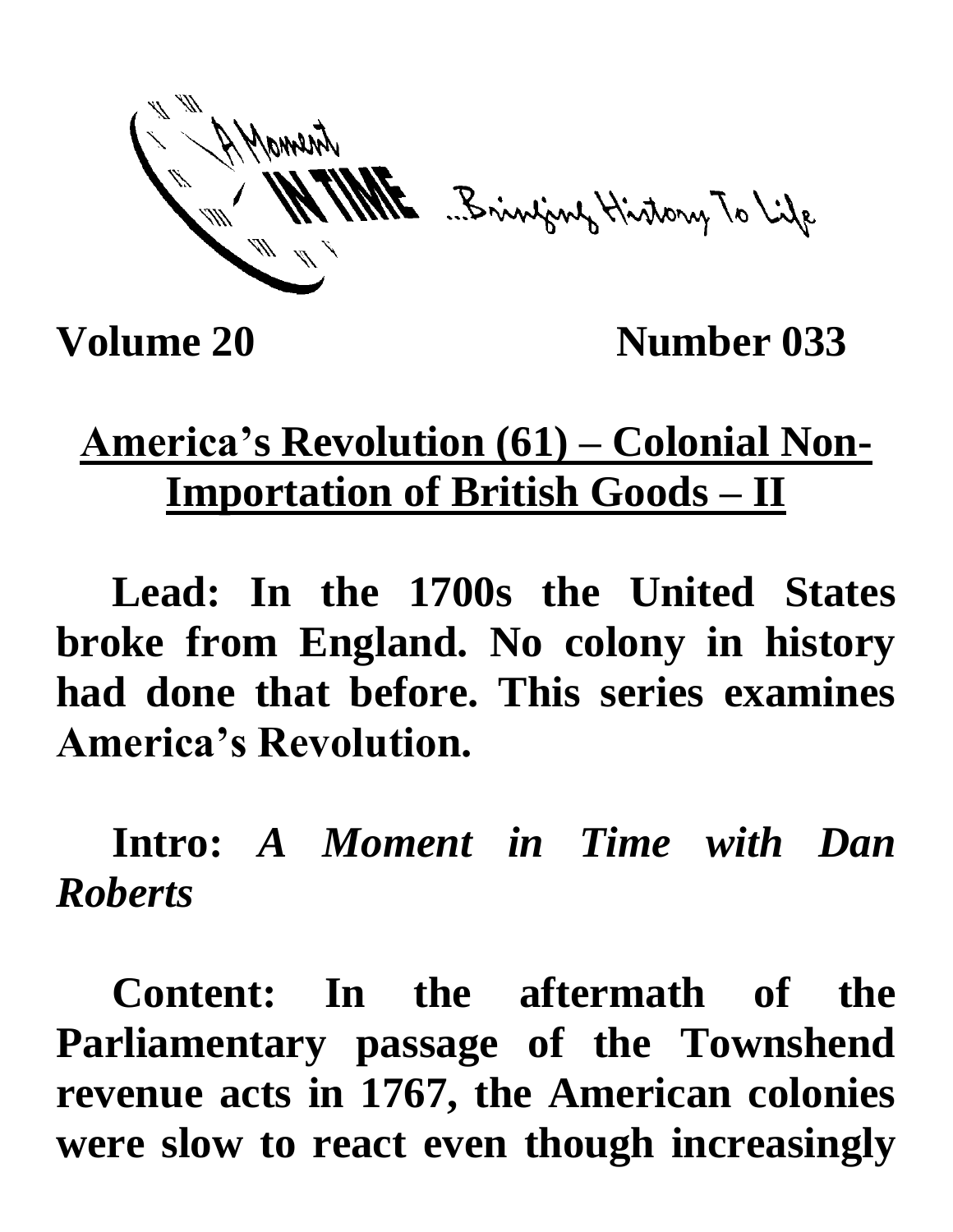**offended by what many felt were continued violations of the British Constitution. One of the tools available to the colonists was the non-importation of British goods. It seemed this had worked to secure the repeal of the Stamp tax three years before, perhaps it would work against the Townshend duties as well.** 

**The problem with wielding an economic weapon such as cutting off trade is that it cuts both ways. Many American importers and merchants may have been philosophically opposed to British revenue schemes, but their business model was to move material goods back and forth between the colonies and the home country. Cutting off trade seriously affected their bottom line, therefore the non-importation movement of 1768-1770 was slow in getting off the ground with even some of its most vigorous advocates not certain that it would work to**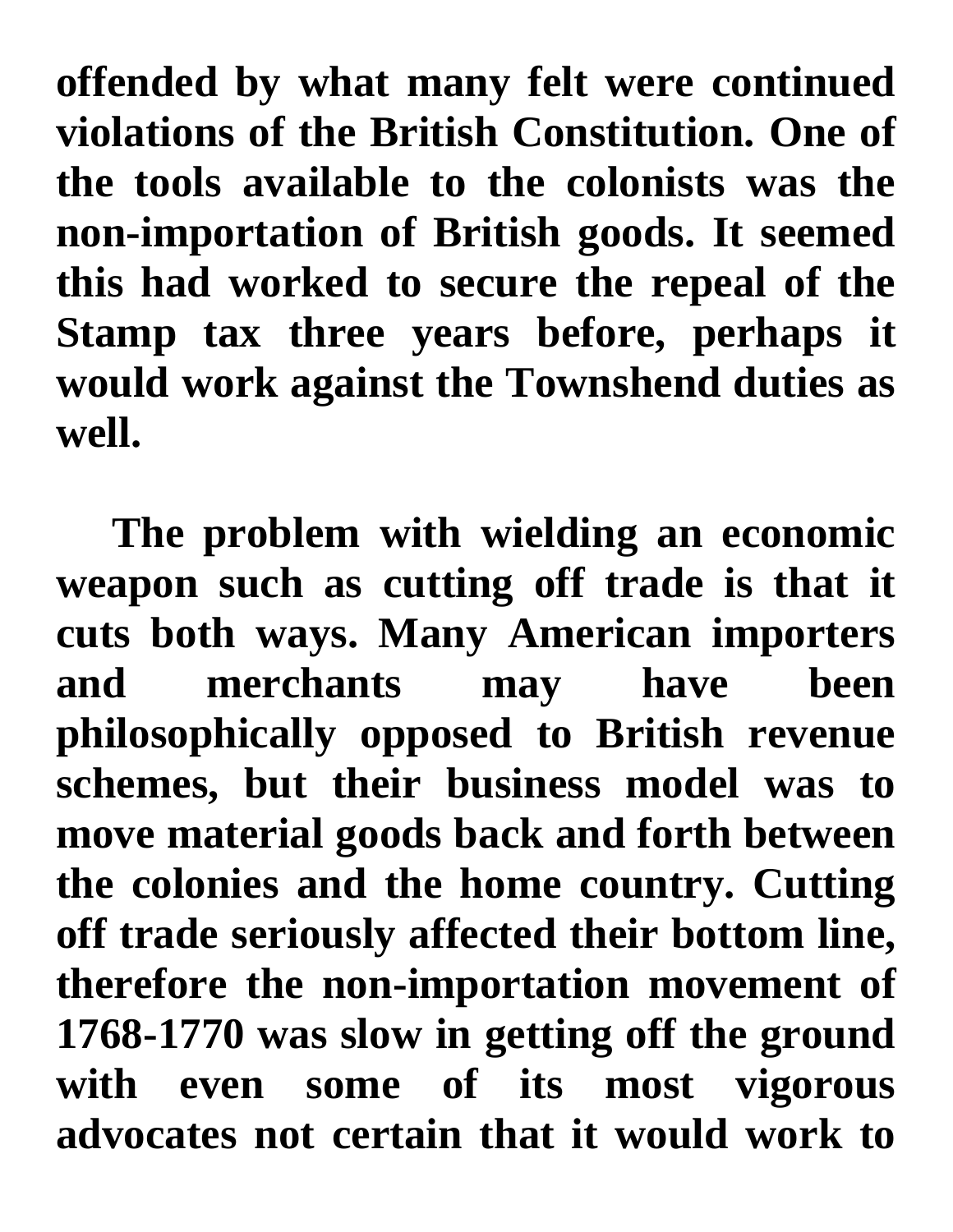**transform British public opinion or public policy.** 

**Boston radicals took the lead, but even in this hotbed of anti-British sentiment, they could only secure a voluntary nonconsumption agreement. Out in the provincial towns there seemed to be greater willingness to cut back on the use of luxury goods. All over New England towns and cities passed resolutions refusing to import British merchandise and nearly everywhere people seemed to respond to the idea that Americans must develop their own industrial base through the local manufacture of commodities such as paper and glass.**

**There was a real hesitation to be in the lead on non-importation because trade can shift from region to region. There was a fear that if Boston cut off trade, the traffic would simply shift to New York or Philadelphia.**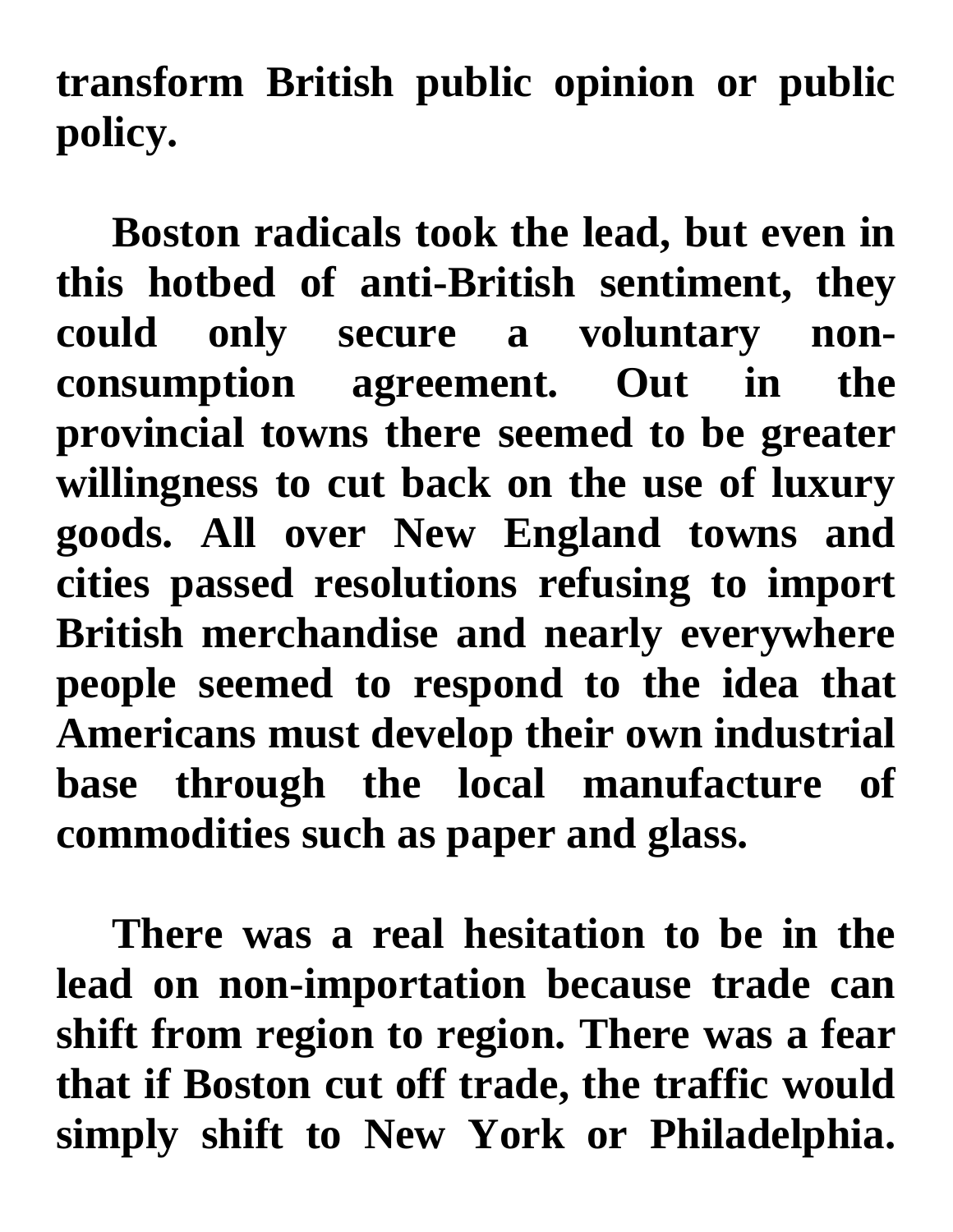**Nearly every city, including Boston, held back until their competitors got on board and assumed at least part of the pain. Though by April 1768 nearly all New York merchants had signed onto an agreement to ban British trade, that summer Philadelphia importers flatly refused to even consider such a scheme. Next time: colonial economic unity.**

**At the University of Richmond's School of Professional and Continuing Studies, I'm Dan Roberts.**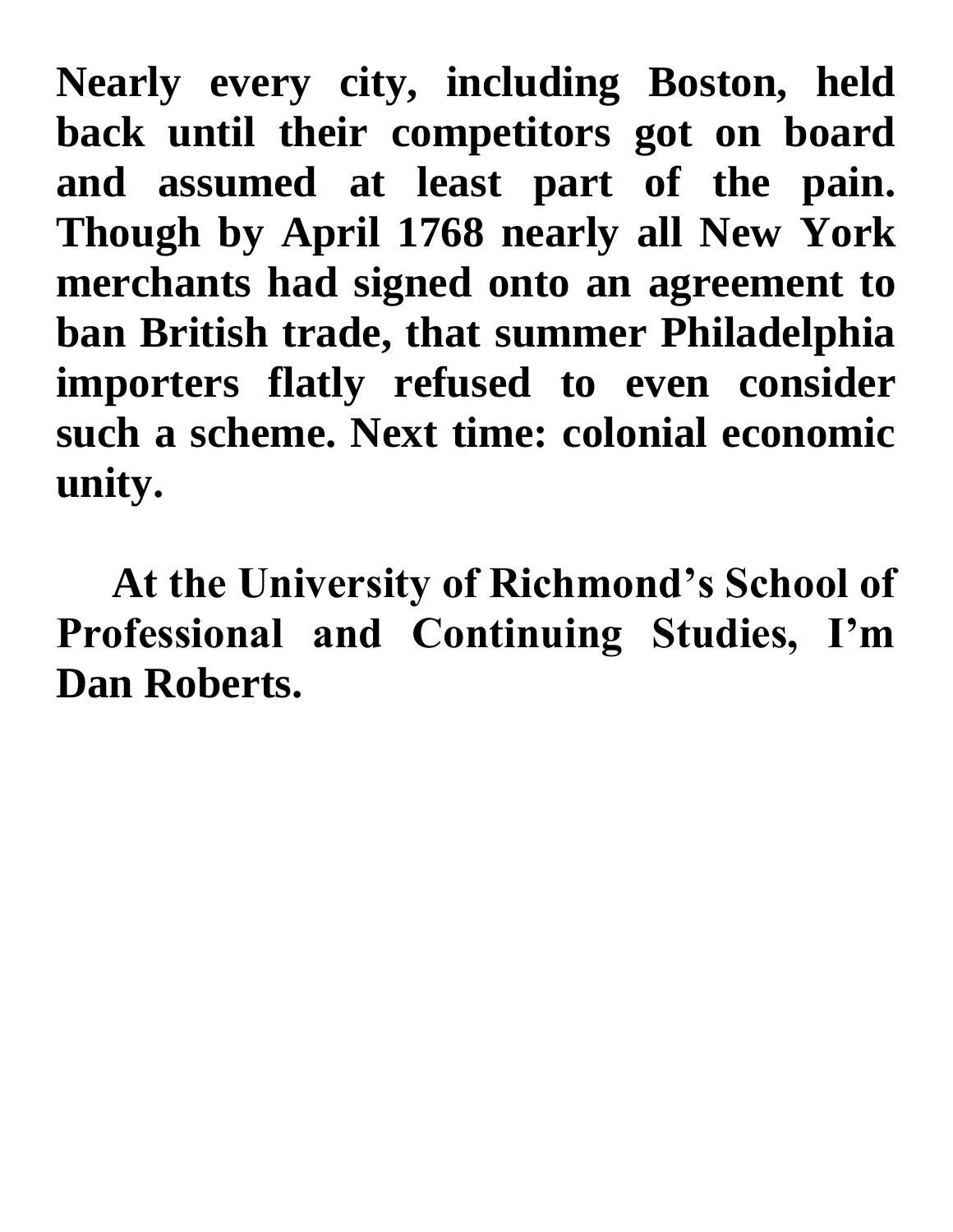## **Resources**

- **Andrews, Charles M., "The Boston Merchants and the Non-Importation Movement," Colonial Society of Massachusetts,** *Publications,* **19 (1918).**
- **Brooke, John.** *King George III.* **New York, NY: Constable Publishing, 1972.**
- **Brown, Wallace. "An Englishman Views the American Revolution: The Letters of Henry Hulton, 1769- 1776."** *Huntington Library Quarterly.* **36 (1972).**
- **Higgenbotham, Don.** *The War of American Independence.*  **Bloomington, IN: Indiana University Press, 1971.**
- **Hutson, James H.** *Pennsylvania Politics, 1746-***1770. Princeton, NJ Princeton University Press, 1972.**
- **Jensen, Merrill.** *Founding of the American Nation: A History of the American Revolution, 1763-1776***. New York, NY: Oxford University Press, 1968.**
- **Knollenberg, Bernhard.** *Origin of the American Revolution.* **New York, NY: Macmillan, 1960.**
- **Middlekauff, Robert.** *The Glorious Cause: The American Revolution, 1763-1789.* **New York, NY: Oxford University Press, 2005.**
- **Morgan, Edmund S. and Helen Morgan.** *The Stamp Act Crisis: Prologue to Revolution.* **Chapel Hill, NC: University of North Carolina, 1953.**
- **Olton, Charles S.** *Artisans for Independence: Philadelphia Mechanics and the American Revolution.* **Syracuse, NY: Syracuse University Press, 1975.**
- **Schlesinger, Arthur Meier.** *The Colonial Merchants and the American Reolution, 1763-1776.* **New York, NY: F. Ungar Publications, 1957.**
- **Watson, J. Steven.** *The Reign of George III, 1760-1815.*  **New York, NY: Oxford University Press, 1960.**